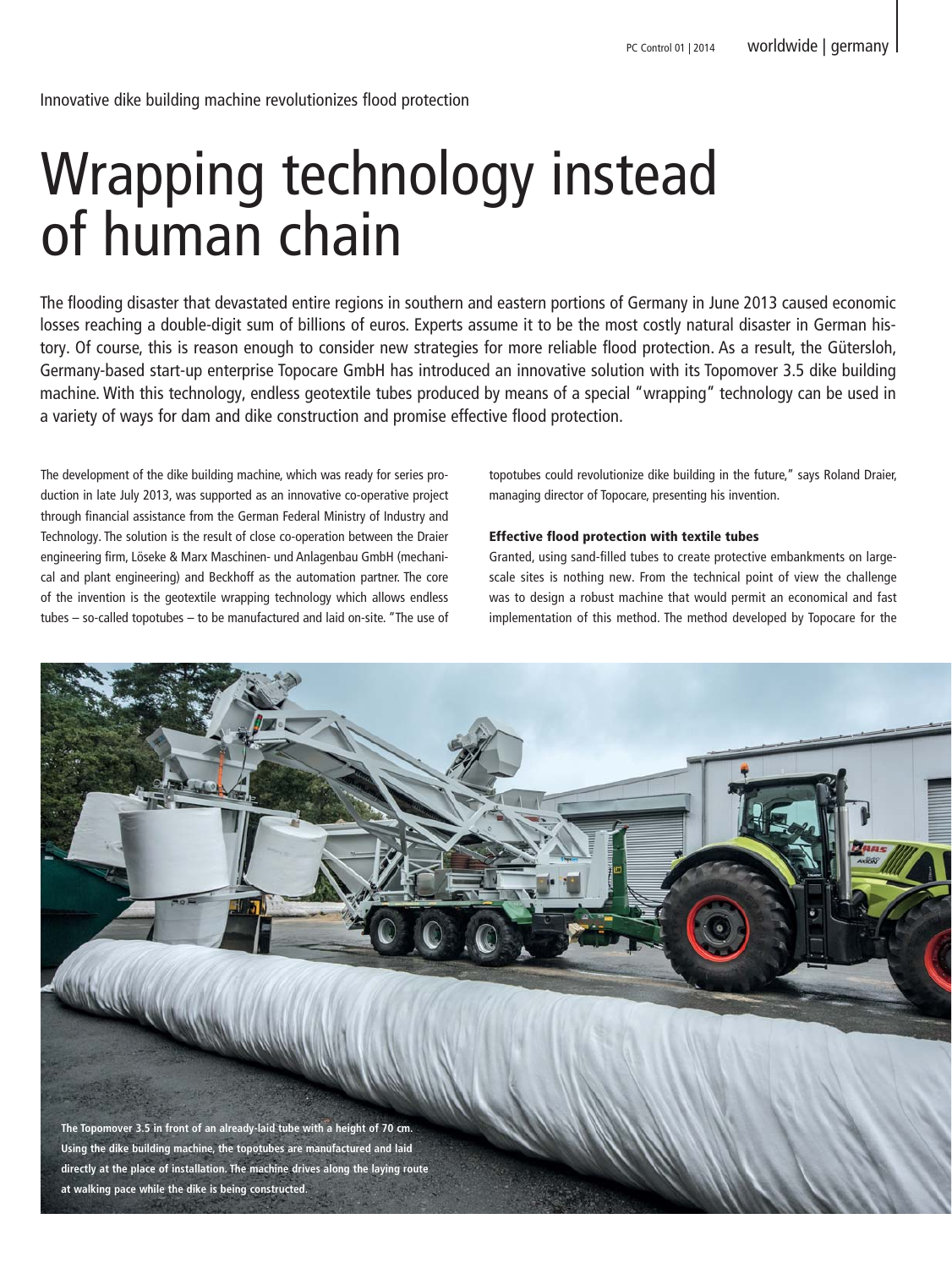## Worldwide | germany PC Control 01 | 2014

manufacturing of seamless and endless tubes made of a sturdy, waterpermeable material fits the bill perfectly. It is outstandingly well suited for use in temporary flood protection to quickly stabilize and increase the height of dikes. "In the case of floods success or failure often depends on just a few hours," explains Simon Jegelka, who is also a member of the Topocare management team. "According to one study, six helpers from THW, a German disaster relief organization, need 70 hours to erect a barrier 75 cm high and 100 meters long from 10,000 sand bags. The Topomover manages that same barrier in just one hour with one person to operate the machine. The dike building machine can produce or process up to 200 m of endless tubing and up to 80 tons of sand per hour. "The method we developed is not only fast, but also less expensive compared to conventional methods," stresses Roland Draier. The Topomover can be installed and moved on any traction system such as a tractor with a trailer.

## CX2030 Embedded PC ensures a trouble-free process

The dike building machine consists of the conveying equipment, which transports the sand to the filling point via two corrugated-edge belts, the boom, which has every degree of freedom due to height adjustment, tilting and a positioning platform, and the wrapping technology, which consists of the filler pipe and the turntable for mounting three textile bobbins. The feeding of the filler pipe is controlled by a level sensor, which is attached to the hopper at the end of the boom. After filling the hopper, the wrapping equipment starts by wrapping the textile belt around the downpipe. At the same time the boom moves upwards along the z-axis so that the wrapped geotextile is continuously pulled off the pipe, creating a sort of sand column. This is continuously set down by the feed of the machine, which is synchronized with the wrapping speed. In order to lay the hose, the boom can be rotated in the x and y planes; it can also be moved in the y direction by means of the cross carriage.



**The picture shows the starting procedure when laying a second tube. Subsequently, a third hose is added in pyramid fashion. In this way, protective dams of a considerable size can be manufactured quickly using the Topomover 3.5.**